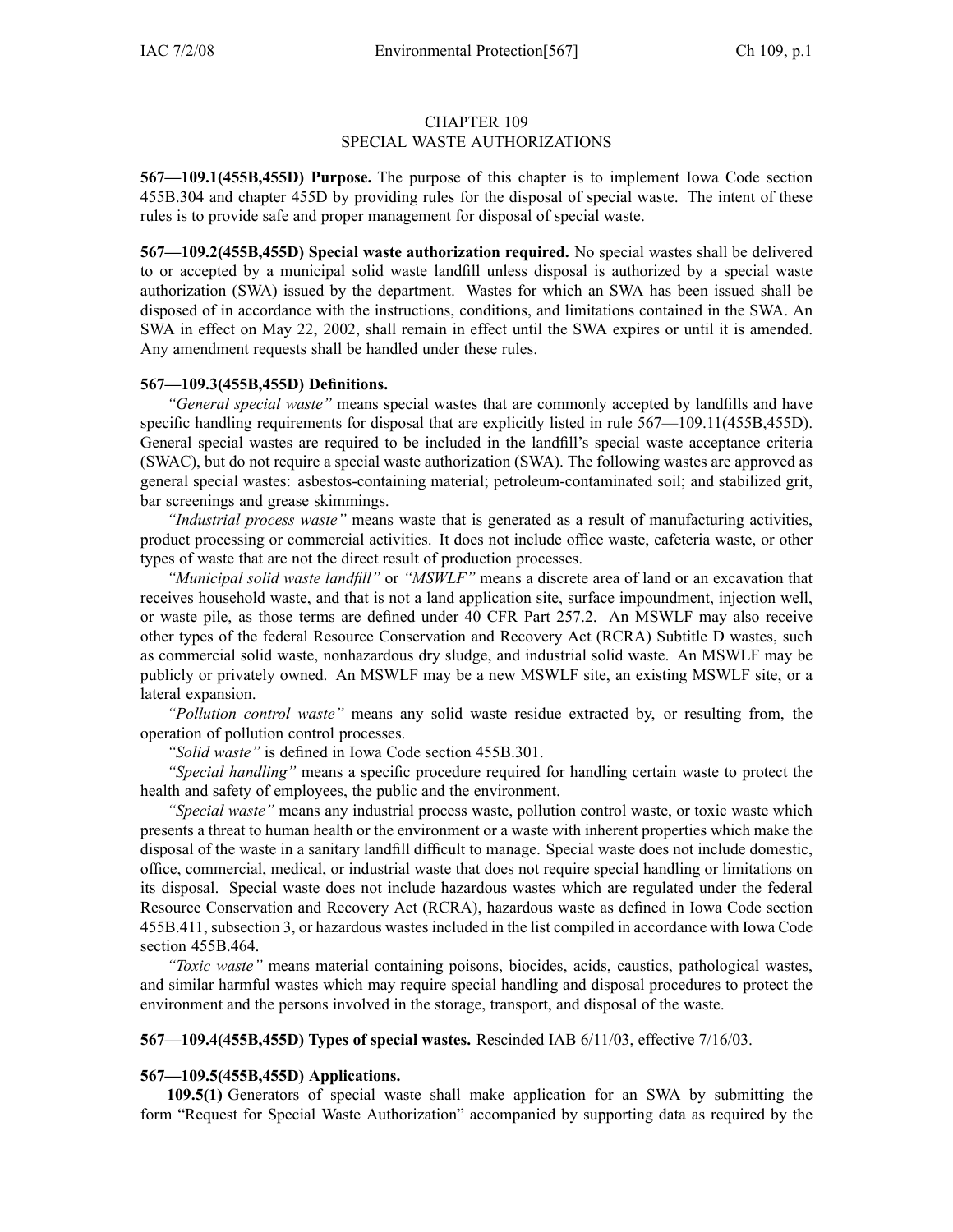department. Two copies shall be submitted to the department, and the department will forward one of the copies to the disposal site after the department review process is completed. The application shall include the following information when applicable:<br> $a$ . Appropriate chemical analysis of the waster

- *a.* Appropriate chemical analysis of the waste,<br>*b.* Physical form of the waste.
- *b.* Physical form of the waste, *c.* Weight or volume of the wa
- *c.* Weight or volume of the waste,<br>*d.* Material safety data sheet (MSI)

*d.* Material safety data sheet (MSDS) for the waste or for the materials from which the waste is generated, if applicable,<br>e. Toxicity charac

Toxicity characteristic leaching procedure (TCLP) test results when appropriate, which show that none of the federal limits in 40 CFR Part 261 are exceeded, and  $f$ . Any other information requested by the department.

*f.* Any other information requested by the department.

**109.5(2)** Additional requirements.<br>*a*. The waste shall not contain f

The waste shall not contain free liquids as defined at  $567-100.2(455B,455D)$ . The point of compliance shall be the working face.<br> $\mathbf{b}$ . The waste shall not be a listed

*b.* The waste shall not be <sup>a</sup> listed hazardous waste or meet the criteria for characteristic hazardous waste pursuant to the federal Resource Conservation and Recovery Act (RCRA).<br>
c. Wastes with PCB concentrations equal to or greater than 50 ppm shall

Wastes with PCB concentrations equal to or greater than 50 ppm shall not be authorized for disposal at <sup>a</sup> landfill.

*d.* Polynuclear aromatic hydrocarbon (PAH) (SW <sup>846</sup> Method 8270) contaminated soil shall not be authorized for disposal at a landfill if the total PAH level exceeds 1600 ppm for the following compounds: acenaphthene, acenaphthylene, anthracene, benzo(a)anthracene, benzo(a)pyrene, acenaphthene, acenaphthylene, anthracene, benzo(a)anthracene, benzo(a)pyrene, benzo(b)fluornathene, benzo(g,h,i)perylene, benzo(k)fluoranthene, chrysene, dibenzo(a,h)anthracene, fluoranthene, fluorene, indeno(1,2,3-cd)pyrene, naphthalene, <sup>p</sup>henanthrene, and pyrene or if the total carcinogenic PAH level exceeds <sup>200</sup> ppm for the following compounds: benzo(a)anthracene, benzo(a)pyrene, benzo(b)fluoranthene, benzo(k)fluoranthene, chrysene, dibenzo(a,h)anthracene, and indeno(1,2,3-cd) pyrene or if the cyanide level exceeds 1,000 ppm.<br> *e*. Special waste authorizations may be issued for a period no

Special waste authorizations may be issued for a period not to exceed three years.

## **567—109.6(455B,455D) Restrictions.**

**109.6(1)** The department may revoke an SWA for cause at any time. Such cause may include, but is not limited to, evidence that indicates that the characteristics of the authorized quality of the waste vary from the authorized values, evidence that the continued disposal of the waste as authorized may pose <sup>a</sup> threat to the public health or the environment, or failure to comply with any condition in the SWA or the landfill's SWAC.

**109.6(2)** The holder of an SWA must apply for <sup>a</sup> renewal at least <sup>30</sup> days prior to the expiration of the SWA.

**109.6(3)** The issuance of an SWA does not obligate any waste disposal facility to accep<sup>t</sup> the waste nor does it preclude the facility from imposing conditions or restrictions other than those listed in the SWA.

**109.6(4)** The issuance of an SWA does not exemp<sup>t</sup> the party disposing of the waste from any local, state, or federal laws or regulations.

## **567—109.7(455B,455D) Landfill responsibilities.**

**109.7(1)** Any public or private municipal solid waste landfill that refuses any particular solid waste type for managemen<sup>t</sup> or disposal must identify another waste managemen<sup>t</sup> facility for that waste within the <sup>p</sup>lanning area. In the case of special waste, if no other waste managemen<sup>t</sup> facility for that waste type exists within the <sup>p</sup>lanning area, the city or county, in cooperation with the waste generator, must establish or arrange access to one.

**109.7(2)** All municipal solid waste landfills shall submit special waste acceptance criteria to the department. The SWAC shall list the different kinds of special waste that each landfill (facility specific) will accep<sup>t</sup> and the instructions for disposal for each of those wastes. The SWAC shall be submitted within <sup>90</sup> days after May 22, 2002. The SWAC shall be submitted on forms provided by the department.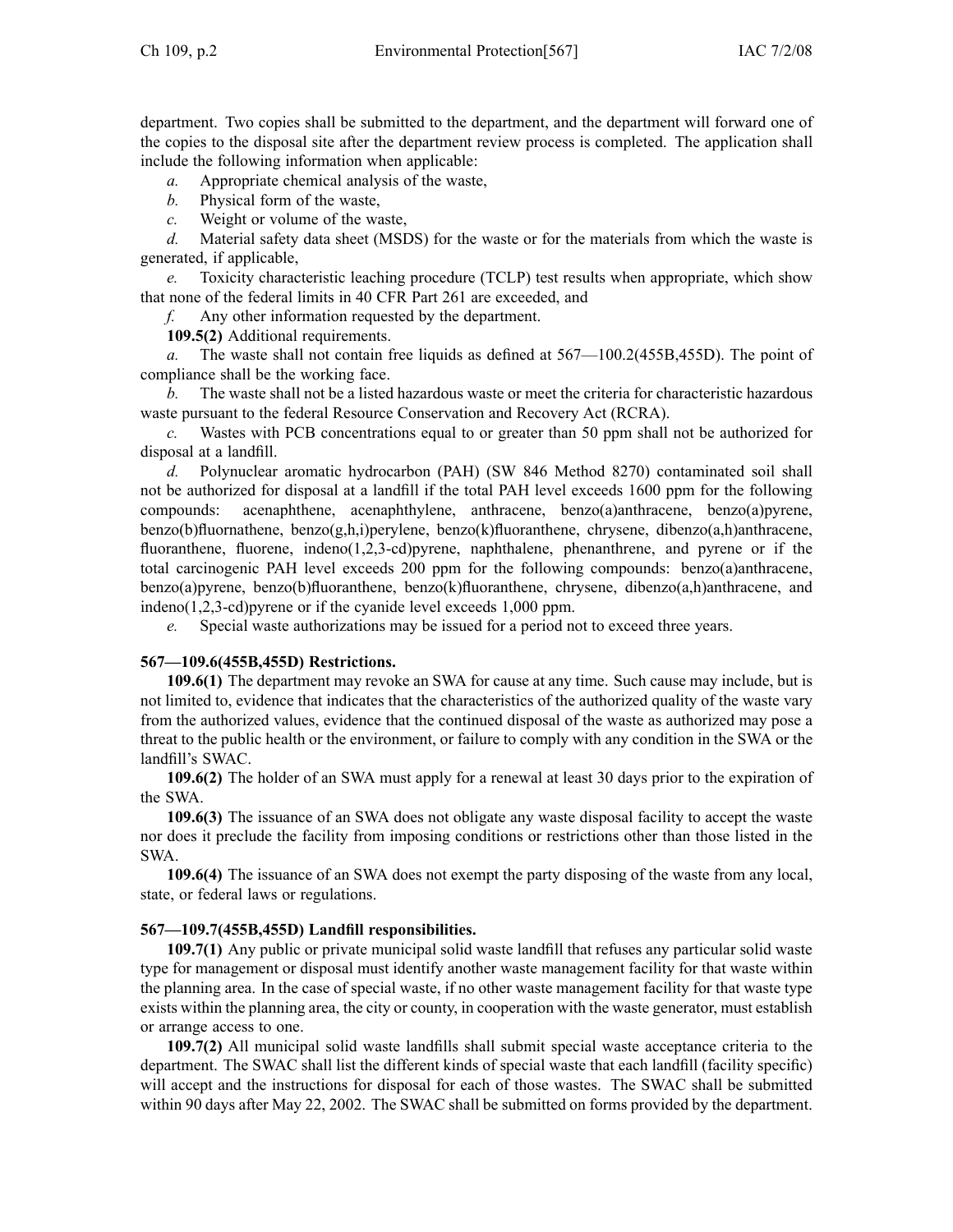**109.7(3)** Landfills are required to ensure that special wastes delivered to the facility conform to the SWAC on file with the department.

**109.7(4)** Each municipal solid waste landfill shall provide to the department, on a\_quarterly basis, <sup>a</sup> repor<sup>t</sup> of SWA activity including each SWA number and the quantities of waste disposed of during the reporting period. This information shall be submitted as par<sup>t</sup> of the Quarterly Solid Waste Fee Schedule and Retained Fees Report, Form 542-3276.

**567—109.8(455B,455D) Special waste generator responsibilities.** Special waste generator responsibilities shall include, but are not limited to, the following:

**109.8(1)** Prior to submission of an SWA application, the generator shall adhere to the solid waste managemen<sup>t</sup> hierarchy. Alternatives include volume reduction at the source; recycling and reuse, including composting and land application; and other approved techniques of solid waste managemen<sup>t</sup> including, but not limited to, combustion with energy recovery and combustion for waste disposal. The generator shall include, as par<sup>t</sup> of the SWA application, <sup>a</sup> description of the review of the alternatives to landfilling for each waste for which an SWA is requested. The description should detail to what extent the waste could be recycled, reduced or reused so that landfilling is not necessary.

**109.8(2)** The generator shall follow the guidelines for submission of an SWA application as <sup>g</sup>iven in 109.5(455B,455D).

**109.8(3)** The generator shall ensure that special waste coming into the landfill shall arrive as <sup>a</sup> separate load and not be commingled with any other waste.

**109.8(4)** The generator shall submit analytical results supporting an SWA at <sup>a</sup> frequency to be determined by the landfill.

**109.8(5)** After receiving an SWA, the generator must contact the designated landfill for instructions on delivering the waste and instructions for adhering to the landfill's SWAC.

**109.8(6)** The generator shall notify the department and landfill, prior to disposal, of any change in the characteristics of the special wastes being disposed.

**109.8(7)** Generators shall notify the landfill in writing when <sup>a</sup> one-time disposal under an SWA has been completed. This requirement is for one-time disposals only.

**567—109.9(455B,455D)** Infectious waste. Infectious waste which is generated and treated at a medical clinic, doctor's office, nursing care facility, health care facility, dentist's office or other similar facility may be <sup>p</sup>laced with municipal solid waste and not handled in <sup>a</sup> special way if it is rendered nonpathological, does not contain free liquids, and sharps are shredded, blunted, granulated, incinerated or mechanically destroyed. The generator of the infectious waste must notify the waste hauler and the sanitary landfill that infectious waste is being <sup>p</sup>laced with the regular municipal solid waste and, with the notice, certify that the infectious waste is properly treated in accordance with the requirements of this rule.

## **567—109.10(455B,455D) Other special wastes.**

**109.10(1)** *Radioactive waste.* Radioactive materials shall not be disposed of by <sup>a</sup> sanitary disposal project. Luminous timepieces are exempt.

**109.10(2)** *Sewage sludge.*

Sewage sludge, including unstabilized septic tank pumpings, shall not be disposed of in a sanitary landfill if it meets the criteria for Class <sup>I</sup> or II sewage sludge in 567—Chapter 67, excep<sup>t</sup> for use in daily, interim, or final cover according to the approved <sup>p</sup>lan for the landfill. Class III sewage sludge may be disposed of at a sanitary landfill as provided in 567—Chapter 112.<br>b. Sewage sludge may be handled at processing facilities as provided

- *b.* Sewage sludge may be handled at processing facilities as provided in 567—Chapter 104. *c.* Sewage sludge may be utilized for land application in accordance with 567—Chapter 67.
- Sewage sludge may be utilized for land application in accordance with 567—Chapter 67.

**109.10(3)** *Waste tires.* Pursuant to Iowa Code section 455D.11(2), land disposal of waste tires, as defined in 567—Chapter 117, is prohibited as of July 1, 1991, unless each tire is processed by, at <sup>a</sup> minimum, shredding, cutting or chopping each tire into <sup>p</sup>ieces that are no longer than <sup>18</sup> inches on any side.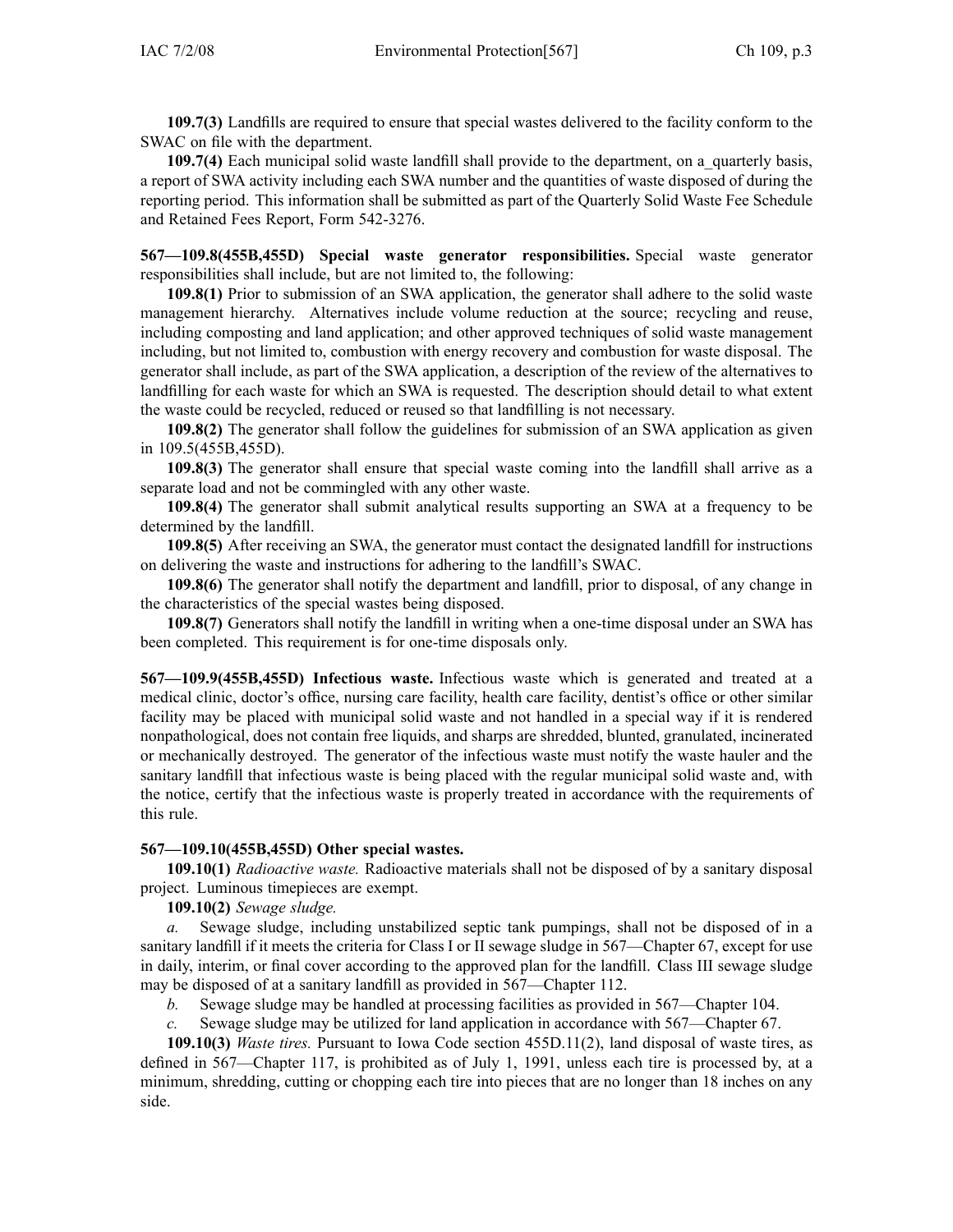# 567—109.11(455B,455D) Conditions and requirements for the disposal of general special wastes.

**109.11(1)** *Asbestos-containing material.* The sanitary landfill permit holder shall comply with the following conditions and requirements whenever asbestos-containing waste materials are accepted and disposed of in a sanitary landfill.<br> $a$ . Asbestos-containing ma

Asbestos-containing material (ACM) wastes with 1 percent or less asbestos are not regulated and can be disposed of at the working face, the same as any other waste.<br>  $h$  ACM wastes that contain greater than 1 percent asbestos are real

*b.* ACM wastes that contain greater than <sup>1</sup> percen<sup>t</sup> asbestos are regulated under federal asbestos National Emission Standards for Hazardous Air Pollutants (NESHAP) and shall be managed in accordance with federal regulations defined in <sup>40</sup> CFR Part 61, Subpart M. Testing to determine asbestos content shall utilize the method specified in 40 CFR Part 763, Section 1, Appendix A of Subpart F.<br>
c. Nonfriable ACM waste is defined as waste containing greater than 1 percent asbestos that w

Nonfriable ACM waste is defined as waste containing greater than 1 percent asbestos that when dry cannot be crumbled, pulverized, or reduced to powder by hand pressure. Nonfriable ACM waste includes asbestos-containing floor covering and asphalt roofing materials that show no evidence that they contain crumbled, pulverized or powdered ACM residues upon delivery to the landfill.<br>d. Friable ACM waste is defined as waste containing greater than 1 percent asbestos

Friable ACM waste is defined as waste containing greater than 1 percent asbestos that when dry can be crumbled, pulverized or reduced to powder by hand pressure. Friable ACM waste includes acoustical, thermal and fireproofing insulation, as well as numerous building products with incorporated asbestos material. Waste transite siding shall be considered friable ACM waste.<br>
e. ACM waste transporters should be encouraged by the landfill operator

*e.* ACM waste transporters should be encouraged by the landfill operator to notify the landfill at least <sup>24</sup> hours in advance when ACM waste will be arriving at the landfill. Upon arrival at the sanitary landfill, the transporter shall presen<sup>t</sup> to the landfill operator the ACM waste shipment records, which shall include <sup>a</sup> determination whether the ACM waste is friable or nonfriable, if known. The landfill operator must through visual inspection or testing verify whether the ACM waste is friable or nonfriable. If not verified as nonfriable, the waste must be handled as friable ACM waste.<br>
f. Any federal NESHAP-regulated ACM waste shipments that s

*f.* Any federal NESHAP-regulated ACM waste shipments that show evidence of visible dust emissions or that are not properly containerized, wrapped, wetted, and covered shall be rejected upon arrival at the landfill.<br> $g.$  ACM wastes

ACM wastes with greater than 1 percent asbestos content that are nonfriable when received at the landfill may be disposed of at the working face. Care shall be taken when unloading and covering the waste so that it does not become friable at the working face.<br> $h$ . ACM wastes with greater than 1 percent asbestos cont

*h.* ACM wastes with greater than <sup>1</sup> percen<sup>t</sup> asbestos content, as determined by laboratory tests, which are confirmed as friable when received at the landfill shall be disposed of in an area separate from the regular working face. The wastes shall be covered carefully with <sup>a</sup> minimum of six inches of soil cover and compacted by no later than the end of the operating day. Care shall be taken at all times during disposal and covering to preven<sup>t</sup> rupture of asbestos-containing containers and wrapped waste systems. Covered ACM waste areas shall be protected from erosion at all times.<br>*i*. Upon delivery, friable ACM wastes must be wet and contained

Upon delivery, friable ACM wastes must be wet and contained in labeled, leak-tight containers or wrapping which prevents asbestos from becoming airborne. Bulk demolition wastes with friable ACM need not be <sup>p</sup>laced in leak-tight containers, but must remain wet at all times and be properly labeled and wrapped to preven<sup>t</sup> asbestos from becoming airborne during transport and disposal and covering at the landfill.

*j.* Extreme care shall be taken at all times when transporting, depositing, and covering federal NESHAP-regulated ACM waste to control the evolution of dust and airborne asbestos fibers and to not allow the rupture of asbestos containers and wraps.<br> $k$  After landfill acceptance, if any federal NE

*k.* After landfill acceptance, if any federal NESHAP-regulated ACM waste becomes dry prior to disposal, rewetting, or an approved alternative means of dust emissions control, is mandatory. When disposed of, the wet ACM waste must be properly covered before it can dry again.<br>
l. In the event that any visible dust emissions from federal NESHAP-res

In the event that any visible dust emissions from federal NESHAP-regulated ACM waste occur, protective safety equipment, consistent with federal NESHAP and OSHA regulations, shall be immediately utilized by landfill operating staff.

*m.* Daily records of the acceptance and disposal of all ACM wastes shall be maintained. Landfill records for each NESHAP-regulated ACM waste shipment shall include the following: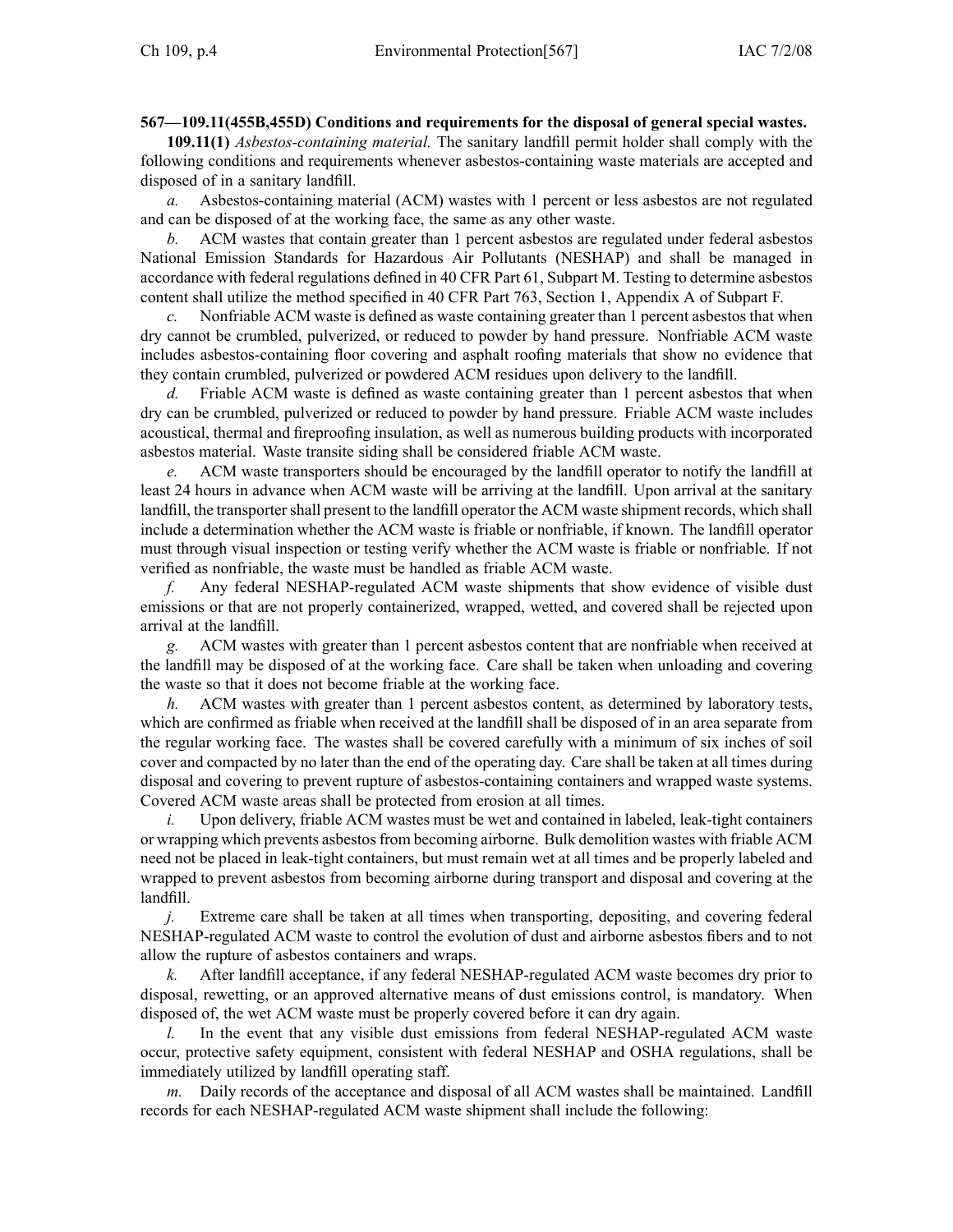(1) The date of ACM waste receipt.

(2) The names, addresses, and telephone numbers of the originating waste generation site, facility owner, agen<sup>t</sup> responsible for performing removal and the waste transporter.

(3) The description of ACM wastes, quantity in cubic yards, weight and the number and type of containers or systems received.

(4) The waste shipment record and any accompanying asbestos content laboratory test and friable status documentation.

(5) The operational log notation relative to the landfill operator's visual confirmation of waste type compared to waste shipment records and the friable or nonfriable status for each federal NESHAP-regulated ACM waste shipment.

(6) The operational log notation of any rejected ACM waste and the reasons for rejection by landfill staff.

(7) The site operational area, coordinates location and vertical elevation keyed to site mapping and the quantity of buried waste in cubic yards for each federal NESHAP-regulated waste shipment disposed % of within the disposal site.<br> $n$ . Records for all fed

Records for all federal NESHAP-regulated ACM wastes accepted at the landfill in accordance with <sup>40</sup> CFR Part 61, including required federal and state asbestos NESHAP program operational and site closure reports, shall be maintained. All records, excep<sup>t</sup> for waste shipment records, shall be maintained through site closure. Waste shipment records shall be retained for at least two years.<br>  $\alpha$  A copy of an Affidavit Explanatory of Title which has been file stamped by t

*o.* <sup>A</sup> copy of an Affidavit Explanatory of Title which has been file stamped by the county recorder shall be submitted to the department within <sup>60</sup> days of site closure. The affidavit shall appear at par<sup>t</sup> of the property deed record and shall indicate that:

(1) The landfill has been used for the disposal of ACM waste.

(2) The survey <sup>p</sup>lot and all records of the location and quantity of regulated ACM wastes have been filed with federal and state NESHAP program officials. Such documentation must be filed with the department, along with the notification.

(3) The site is subject to the regulations under <sup>40</sup> CFR Part 61, Subpart M, and the site closure permit requirements issued by the department.<br>p. Strict adherence to federal NESHAP a

Strict adherence to federal NESHAP asbestos regulations under 40 CFR Part 61 is mandatory for all federal regulated ACM wastes. Questions on federal and state regulations should be addressed to the U.S. Environmental Protection Agency at (913)551-7391 or the department's air quality bureau at (515)281-8443. Questions regarding state asbestos abatement certification requirements should be addressed to the Iowa division of labor services at (515)281-6768.

**109.11(2)** *Petroleum-contaminated soil.* The sanitary landfill operator, the generator, and the hauler shall comply with the following conditions and requirements whenever petroleum-contaminated soil is disposed of in a sanitary landfill.<br> $a$ . The waste cannot be a h

*a.* The waste cannot be a hazardous waste.<br>*b.* The waste cannot contain free liquids as

*b.* The waste cannot contain free liquids as determined by the paint filter liquids test. *c.* Upon arrival at the landfill, the hauler shall identify the waste to the landfill attend

*c.* Upon arrival at the landfill, the hauler shall identify the waste to the landfill attendant. *d.* The landfill operator shall direct the hauler to the evaporation area. The soil borrow are

The landfill operator shall direct the hauler to the evaporation area. The soil borrow area or an area with intermediate cover may be used.<br> $e$ . The contaminated soil may be spr

The contaminated soil may be spread up to a depth of 4 inches. The contaminated soil shall be allowed to aerate for at least <sup>14</sup> days and until the hydrocarbon level is less than <sup>100</sup> ppm. Fourteen days is <sup>a</sup> minimum. Longer times may be needed if weather conditions are unfavorable or if contamination levels are unusually high.<br>
f. The soil shall be

The soil shall be turned or disked at least three times per week.

*g.* Alternative procedures other than those procedures defined in 109.11(2)*"e"* and 109.11(2)*"f"* may be used if it can be demonstrated that soil treatment meeting the requirements of 109.11(2)*"h"* can be consistently achieved and if approved under permit amendment.<br> $h$ . After the contaminant has evaporated and the total hydrocal

*h.* After the contaminant has evaporated and the total hydrocarbon content is less than <sup>100</sup> ppm, the soil may be used as daily cover material or incorporated into the working face. The soil may not be used for capping or lining.